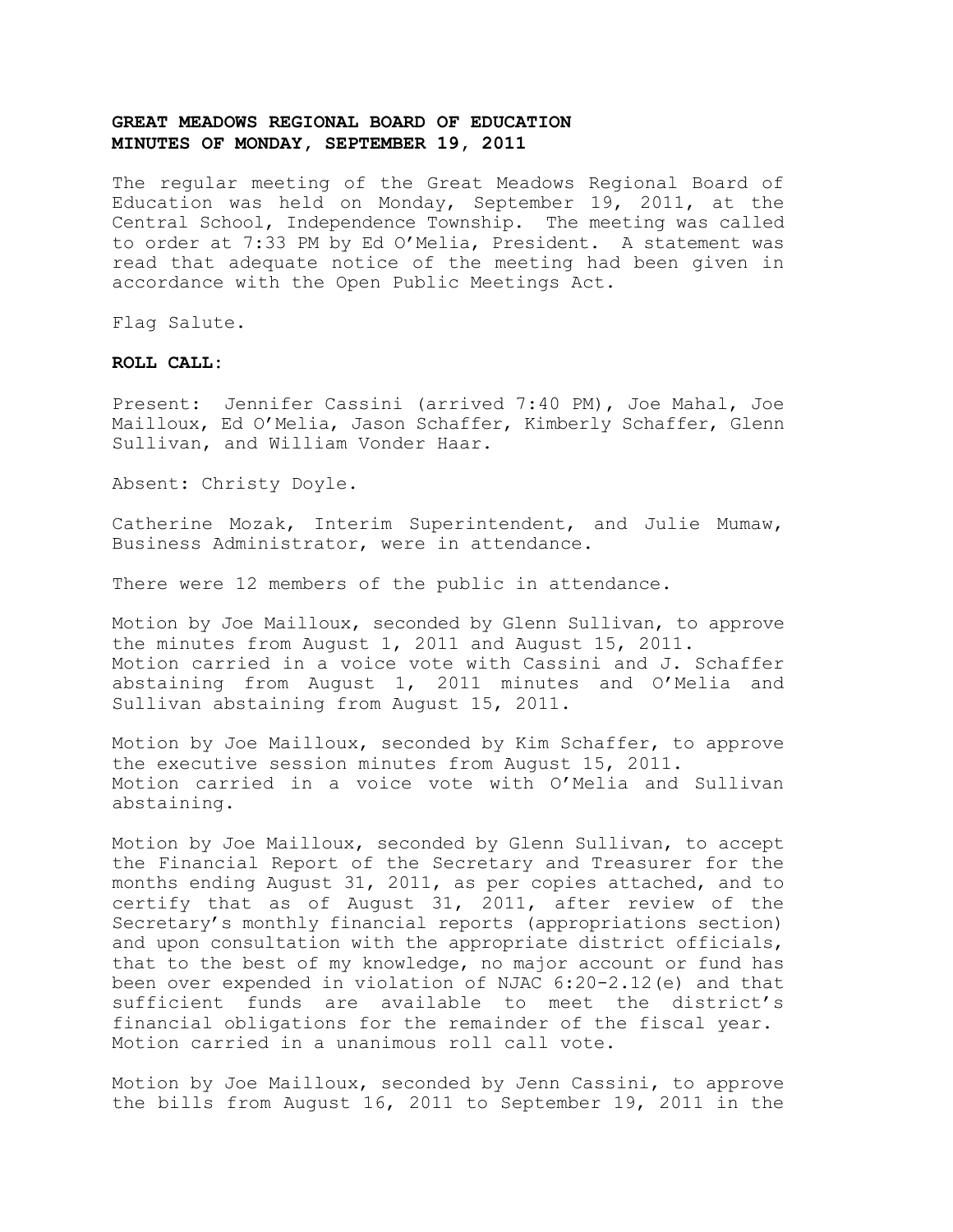amount of \$1,179,958.08. Motion carried in a unanimous roll call vote.

Motion by Joe Mailloux, seconded by Jen Cassini, to approve the cafeteria bills from July 19, 2911 to September 19, 2011 in the amount of \$1,581.48 Motion carried in a unanimous roll call vote.

Catherine Mozak, Superintendent's Update.

Public Comment:

Susan Cullen asked about Energy Audit, Harassment, Intimidation and Bullying (HIB), Ethics Training, and Public Meeting.

**14.1** Upon recommendation of the Superintendent, motion by Jenn Cassini, seconded by Joe Mailloux, to approve the following **Personnel/Curriculum** items 14.1.1 to 14.1.20.

Motion by Jenn Cassini, seconded by Jason Schaffer, to table the Dean of Discipline stipend of \$2,000.00 to Israel Marmolejos in item 14.1.1.

Motion by Jenn Cassini, seconded by Jason Schaffer, to table item 14.1.12.

Motion carried in a roll call vote approving items 14.1.1 to 14.1.20, but withdraw Dean of Discipline stipend in item 14.1.1, and withdraw item 14.1.12.

**14.1.1** Approve the following class trips for the 2011-2012 school year:

#### GATE

 $\overline{6^{th}}$  grade State House, Trenton, NJ 8<sup>th</sup> grade New York City, New York 8<sup>th</sup> grade New Jersey State Bar Foundation, Newark, NJ 4<sup>th</sup> grade Trinity United Methodist Church, Hackettstown 3<sup>rd</sup> grade Trinity United Methodist Church, Hackettstown 2<sup>nd</sup> grade Trinity United Methodist Church, Hackettstown

### Chorus/Band

6<sup>th</sup> grade Warren County All-Star Band 6/7/8 grade Band (Music Showcase Festival) to Dorney Park, PA 6/7/8 grade Chorus (Music in the Park) Dorney Park, PA 6/7/8 grade Martin Guitar Factory, Nazareth, PA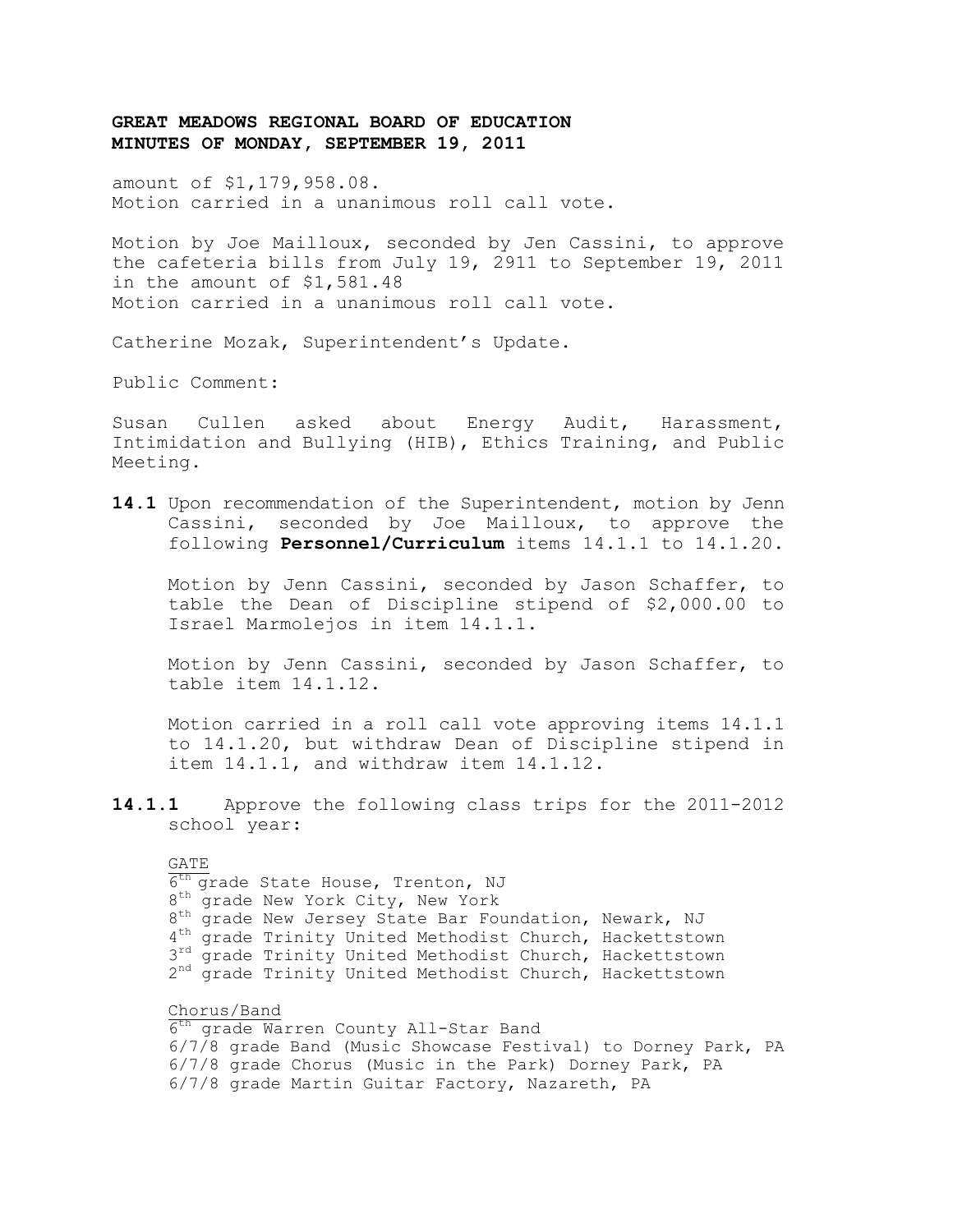**GREAT MEADOWS REGIONAL BOARD OF EDUCATION MINUTES OF MONDAY, SEPTEMBER 19, 2011** Kindergarten KevLaur Farms, Washington, NJ Grade 1 Theatreworks at State Theatre, Easton, PA /Mueser Park, Wilson, PA Grade 2 Da Vinci Science Center, Allentown, PA Grade 3 State Theatre, Easton, PA Bronx Zoo, Bronx, NY Grade 4 Ellis Island and Statue of Liberty, New York, NY Grade 5 Da Vinci Science Center, Allentown, PA Oakwood Bowling Lanes, Washington, NJ Grade 6 Point Pleasant Aquarium, Point Pleasant, NJ Raritan Valley Planetarium Medieval Times, Lyndhurst, NJ Grade 7 Jockey Hollow, Morristown, NJ Philadelphia, PA Dorney Park Coaster Quest, Dorney Park, PA Grade 8 PaxAmicus Theatre, Budd Lake, NJ Liberty Science Center, Jersey City, NJ Learning on Stage – World Language Washington, D.C. **14.1.2** Approve the following stipend positions for the 2011-2012 school year as per the negotiated Great Meadows Regional Board of Education/Great Meadows Regional Education Association contract: Building Yearbook Advisors 20 hours x  $$38.00$  per hour = \$760.00 each Central – Vera Walker Liberty – Dana Gruszecki Building Yearbook Advisor 30 hours x \$38.00 per hour = \$1,140.00 Middle – Janessa Spellman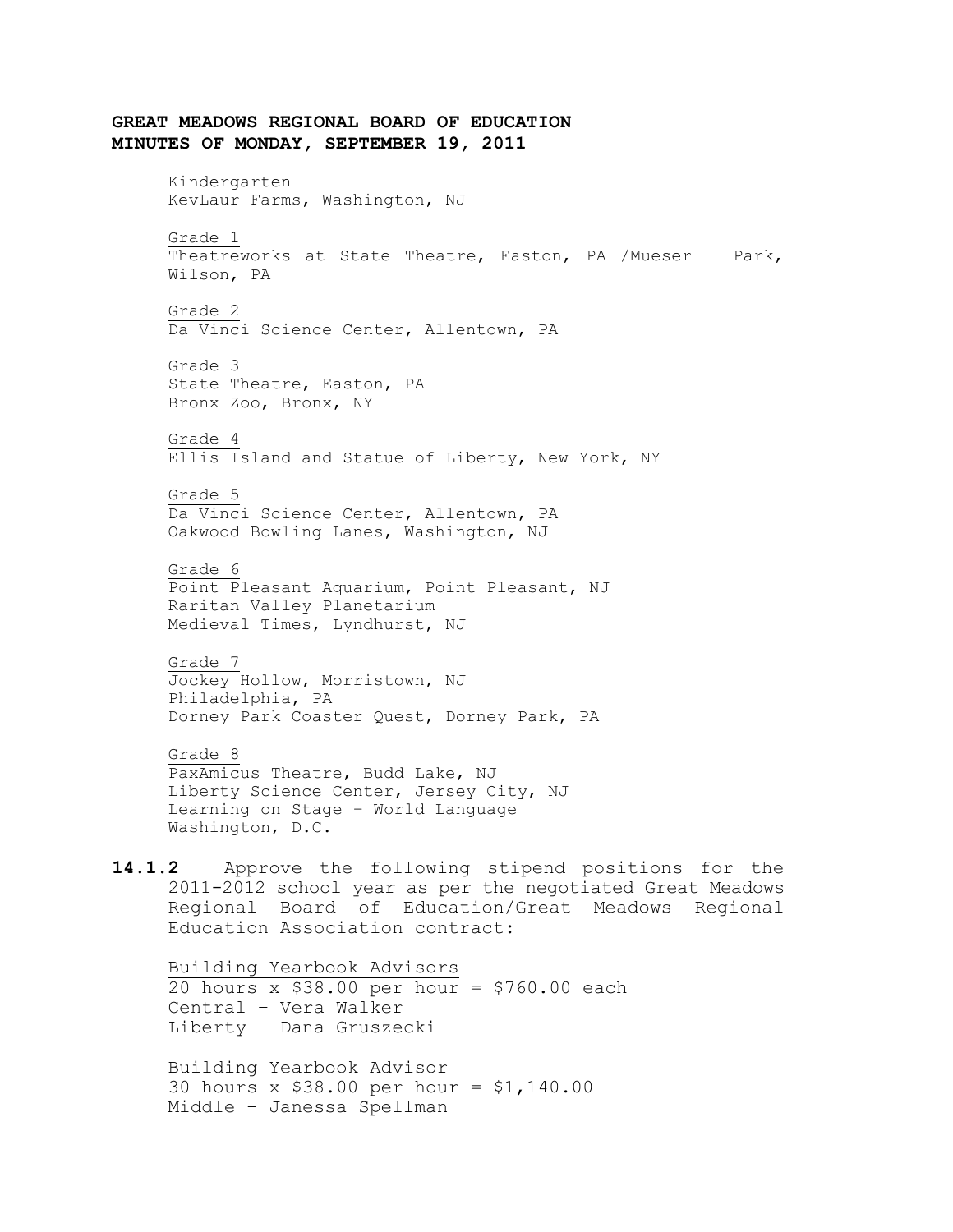#### Detention Supervisors

Liberty – Not needed per Principal Julianne Kotcho Middle – Jim Bechtel - \$38.00 per hour as needed

Encore Team Leader – Jim Bechtel 30 hours x \$38.00 per hour = \$1,140.00

Math League Advisor – Deb Exley 25 hours x  $$38.00$  per hour =  $$950.00$ 

Student Council Advisors 30 hours x \$38.00 per hour = \$1,140.00 Liberty School – split between Judy Arnold and Karen Ryan

Student Council Advisors  $30$  hours x  $$38.00$  per hour =  $$1,140.00$ Middle School– split between Casey Ritson and Martha Teixeira

Student Leadership Corp 25 hours x \$38.00 per hour = \$950.00 split between Linda McClune and Linda O'Connor

Student Safety Patrol 15 hours x \$38.00 per hour = \$570.00 split between Lisa Baatz and Cheryl Wilson

Team Leaders  $30$  hours x  $$38.00$  per hour = \$1,140.00 each Grade 6 – Anne Amundsen Grade 7 – Deanna Frayne Grade 8 – Deb Exley

Dean of Discipline – Withdrawn

**14.1.3** Approve the summer stipends for the following personnel:

Sandy Simone, Speech/Language Specialist @ Liberty School - Speech Services and Evaluations 7/6/11, 7/11/11, 7/18/11, 7/19/11, 7/25/11, 7/26/11,  $7/27/11 = 16.5$  hours x \$50.00 per hour = \$825.00

Sandy Simone, Speech/Language Specialist @ Liberty School 7/6/11, 7/18/11, 7/27/11, 8/23/11 – CST Co-Facilitator duties - 2 days x \$282.90 per day = \$565.80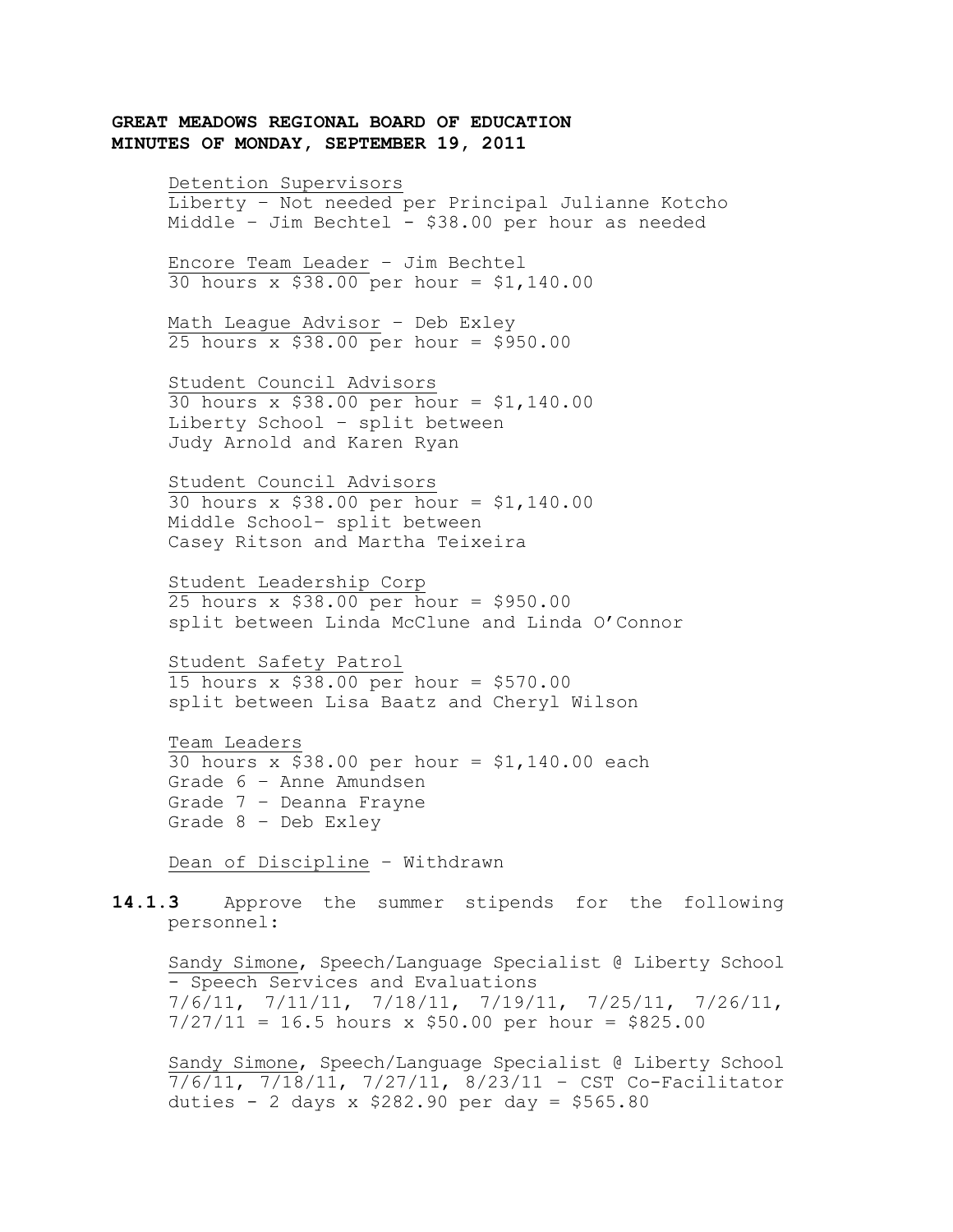8/1/11, 8/8/11 ESY Speech Services 6 hours x \$50.00 per hour = \$300.00 8/23/11 IEP revision meeting 1.5 hours. X \$39.02 per hour = \$58.53 Total: \$924.33

Jill Ceasar Boyle, District Social Worker 7/6/11, 7/12/11, 7/18/11, 7/28/11, 8/1/11, 8/23/11 30 hours x \$53.08 per hour = \$1,592.40

Stephanie Conway, District Psychologist 6/28/11, 7/5/11, 7/6/11, 7/8/11, 7/26/11 placements, testing, case management and reviews 5 days x \$390.55 per day = \$1,952.75  $8/9/11$  – Mediation (2), case management and report writing 8.75 hours x \$53.87 per hour =  $$471.36$ 

Marcia Goralczyk, Technology teacher @ Liberty School Assisted Mike Hann, IT, with summer computer work 8/22/11, 8/23/11, 8/24/11 20 hours x \$38.00 per hour = \$760.00

Deb Exley, 8<sup>th</sup> gr. Math teacher - Math Curriculum  $8/17/11 - 2$  additional hours x \$38.00 per hour = \$76.00

Linda Wilkins,  $7^{th}$  gr. Math teacher - Math Curriculum  $8/17/11-$  2 additional hours x \$38.00 per hour = \$76.00

Emily Vidal**,** LDTC, CST summer work  $\frac{1}{7/6/11}$ ,  $\frac{7}{19/11}$ ,  $\frac{7}{28/11}$ ,  $\frac{8}{03/11}$ ,  $\frac{8}{10/11}$ ,  $\frac{8}{17/11}$  $8/24/11$ ,  $8/25/11 = 21$  hours x \$38.77 per hour = \$814.17

- **14.1.4** Approve MaryAnn Zino, (instructional aide at Liberty School) to the .5x Basic Skills teacher at Central School, Step 2BS at an annual salary of \$50,430.00 x .5x = \$25,215.00 effective September 1, 2011, through June 30, 2012.
- **14.1.5** Approve Alyssa Zigarelli, (instructional aide at Central School) as a Workman's Compensation medical leave replacement for Lynnda Herman (Special Education teacher @ Central School) at Step 1 BS at an annual salary of \$50,180.00 pro-rated to \$20,072.00 effective September 1, 2011 through December 31, 2011.
- **14.1.6** Approve Jennifer Koster, K-2 special education teacher, as a mentor to Alyssa Zigarelli at \$55.00 per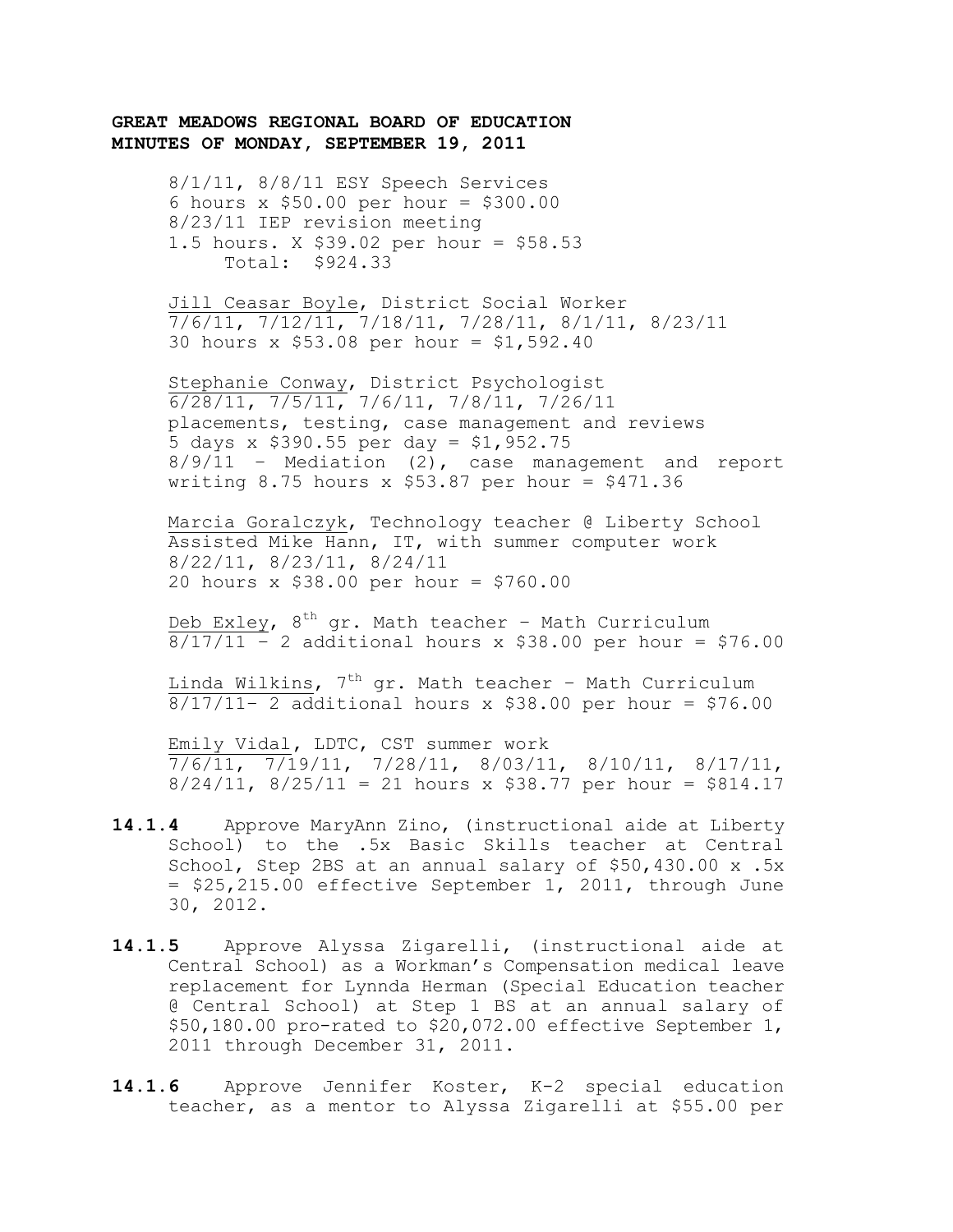month up to \$550.00 at no cost to the Board of Education.

- **14.1.7** Accept, with regret, the retirement of Marie Consentino, 8th grade Social Studies teacher at Great Meadows Middle School, effective January 1, 2012.
- **14.1.8** Approve stipends for the following personnel:

Carol Gibson,  $5<sup>th</sup>$  grade - Professional Learning Community Team Leader – 2011-2012 school year = \$1,140.00

Ellen Gulini**,** BSI teacher - Professional Learning Community Team Leader – 2011-2012 school year (RTI) = \$1,140.00

- **14.1.9** Approve a medical leave of absence for Barbara Ciniewicz, Kindergarten teacher, for one month effective September 1, 2011, through September 30, 2011 with the possibility of extending the leave.
- **14.1.10** Approve the employment of Katherine Chrusz as the medical leave substitute teacher for Barbara Ciniewicz effective September 1, 2011 through September 30, 2011 at a daily rate of \$80.00 and if extension is necessary, effective October 3, 2011 until Ms. Ciniewicz returns, Ms. Chrusz will be compensated at Step 1 BS at a prorated annual salary of \$50,180.00.
- **14.1.11** Approve the employment of Catherine Stuber as an instructional aide at Liberty School at an annual salary of \$10,500.00 pro-rated to \$10,383.88 effective September 7, 2011 through June 30, 2012.
- **14.1.12** Withdrawn
- **14.1.13** Accept, with regret, the resignation of John Baarda, custodian at Liberty School, effective August 25, 2011.
- **14.1.14** Approve the employment of Annette Khalaf as a cafeteria aide in Central School pending criminal history clearance at an hourly rate of \$8.75.
- **14.1.15** Approve Amanda Bentler as a substitute school nurse for the Great Meadows Regional School District during the 2011-2012 school year.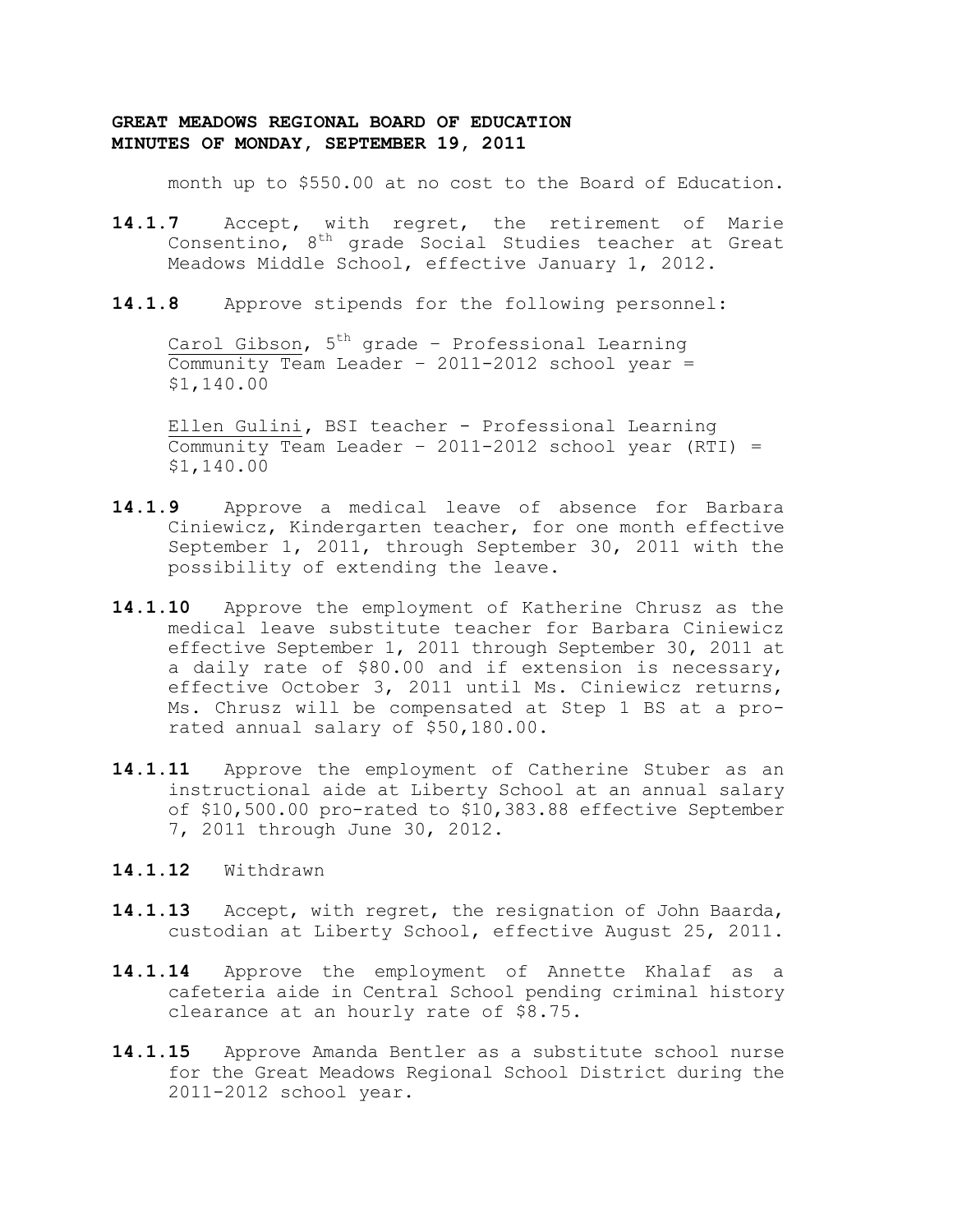- **14.1.16** Approve the participation in the Big Brothers Big Sisters of Hunterdon, Somerset & Warren Program at Great Meadows Regional School District for the 2011-2012 school year.
- **14.1.17** Approve the participation of Great Meadows Middle School students to participate in the Cross Country program with Allamuchy School District for the 2011-2012 school year with Martha Teixiera, World Language teacher at Great Meadows Middle School, as the cross country coach and financed with Municipal Alliance funds and no cost to Great Meadows Regional School District.
- **14.1.18** Approve the following personnel to attend workshops and/or conferences for the dates and costs listed below:

\$ - Denotes the need for a Substitute Teacher at \$80.00 per Diem.

| PERSONNEL              | <b>WORKSHOP</b>     | <b>COST</b> | <b>DATES</b> |
|------------------------|---------------------|-------------|--------------|
| Beth Hendershot        | School Health Conf. | \$225.00    | 10/26/11     |
| Christine Kohl         | School Health Conf. | \$225.00    | 10/26/11     |
| Amy Broxton            | Read/Write Workshop | \$208.00    | 10/18/11     |
| Julianne Kotcho        | Read/Write Workshop | \$208.00    | 10/18/11     |
| Lois Davis             | Read/Write Workshop | \$208.00    | 10/18/11     |
| Karen Ryan             | Read/Write Workshop | \$208.00    | 10/18/11     |
| <b>Barb Wohlgemuth</b> | Read/Write Workshop | \$208.00    | 10/18/11     |
|                        |                     |             |              |

- **14.1.19** Approve Karen Grove as a substitute teacher in the Great Meadows Regional School District for the 2011-2012 school year.
- **14.1.20** Approve the advancement on the salary guide to Kara Feulner,  $4<sup>th</sup>$  grade teacher at Liberty School, to Step 10M at an annual salary of \$56,210.00 pro-rated to \$28,105.00 effective February 1, 2012 through June 30, 2012.
- **14.2** Upon recommendation of the Superintendent, motion by Glenn Sullivan, seconded by Jenn Cassini, to approve the following **Policy** item 14.2.1.

Motion carried in a unanimous voice vote.

- 14.2.1 Approve 2<sup>nd</sup> reading and adoption of Policy #5512 Harassment, Intimidation, and Bullying.
- **14.3** Upon recommendation of the Superintendent, motion by Glenn Sullivan, seconded by Jason Schaffer, to approve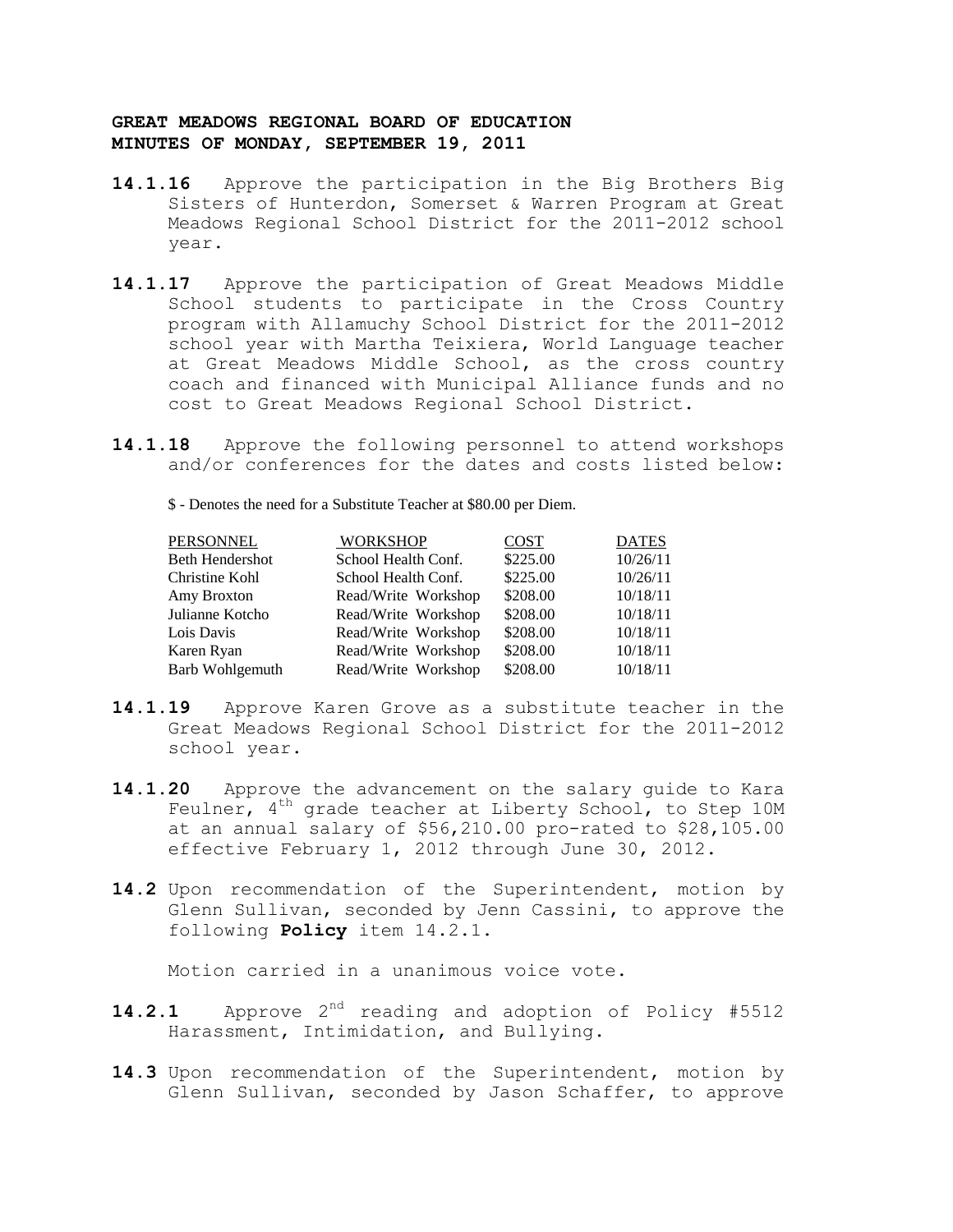> the following **Buildings/Grounds/Transportation** items 14.3.1 and 14.3.2.

Motion carried in a unanimous voice vote.

- **14.3.1** Approve the issuance of a Request for Proposal (RFP) for the Energy Audit.
- **14.3.2** Approve the following resolution for the Energy Audit:

GREAT MEADOWS REGIONAL SCHOOL DISTRICT Resolution for Local Government Energy Audit

**Whereas**, the New Jersey Board of Public Utilities, Office of Clean Energy, administers the Local Government Energy Audit Program (Program), and incentive program to assist local government agencies to conduct energy audits and to encourage implementation of energy conservation measures: and,

**Whereas**, the Governing Body of the Great Meadows Regional School District has decided to apply to participate in the Local Government Energy Audit Program; and,

**Whereas,** the facilities to be audited are in New Jersey, are owned by the Great Meadows Regional School District, are served by a New Jersey regulated public utility, and that the Program this year as of this application; and,

**Whereas,** it is acknowledged that acceptance into the Program is dependent on the Scope of Work and cost proposal, and the Program rules will have to be met in order to receive incentive funds; and,

**Whereas,** upon acceptance of the Program, the Great Meadows Regional School District will prepare Facility Date Forms and Scopes of Work for each facility to be audited, solicit quotations for the authorized contractors, and submit the Part B application; and,

**Whereas,** the Great Meadows Regional School District understands that energy audit work cannot proceed until an Application Approval Notice is received from the Program;

**Now, therefore, be it resolved,** that the Governing Body of the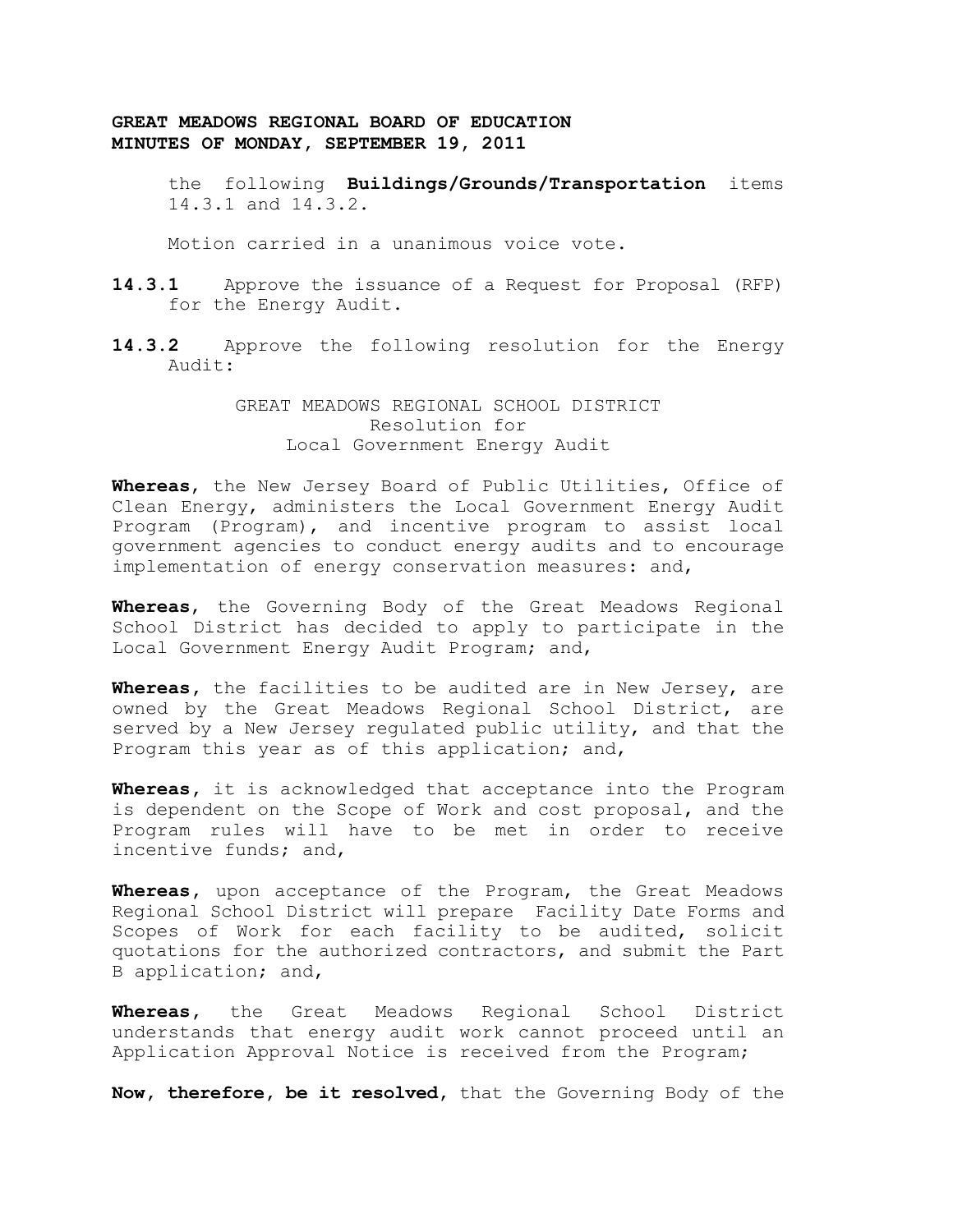Great Meadows Regional School District approves the submission of an Application for participation in the Local Government Energy Audit Program of the New Jersey Board of Public Utilities.

#### CERTIFICATION

I, the contract of Education Secretary contract of Education Secretary of the Great Meadows Regional School District in the County of Warren, and the State of Jew Jersey do hereby Certify that the foregoing Resolution is a true copy of the original Resolution duly passed and adopted by a majority of the full membership of the Great Meadows Regional School District Board of Education at its meeting of September 19, 2011.

**14.4** Upon recommendation of the Superintendent, motion by Joe Mailloux, seconded by Jenn Cassini, to approve the following **Finance** items 14.4.1 to 14.4.17.

Motion by William Vonder Haar, seconded by Jason Schaffer, to table item 14.4.15 St. Mary's basketball use of Liberty School gym. Motion carried in a unanimous voice vote.

Motion carried in a unanimous roll call vote to approve items 14.4.1 to 14.4.14, table item 14.4.15, and approve items 14.4.16 and 14.4.17.

- **14.4.1** Approve a special education Contract between Great Meadows Regional School District and Warren County Special Services School District for one student in the amount of \$35,500.00 for the 2011-2012 school year.
- **14.4.2** Approve a Joint Transportation Agreement with Allamuchy Township Board of Education for ten students at a cost of \$20,010.00 for the 2011-2012 School Year.
- **14.4.3** Approve an Extended School Year Joint Transportation Agreement with Allamuchy Township Board of Education for twenty four students at a cost of \$4,814.00 for the period July 6, 2011 through August 11, 2011.
- **14.4.4** Approve a Special Education Contract between Great Meadows Regional School District and Allamuchy Township Board of Education for the 2011-2012 school year for eight Pre-school Disabilities students for a half day program at a cost of \$13,500.00 per student for a total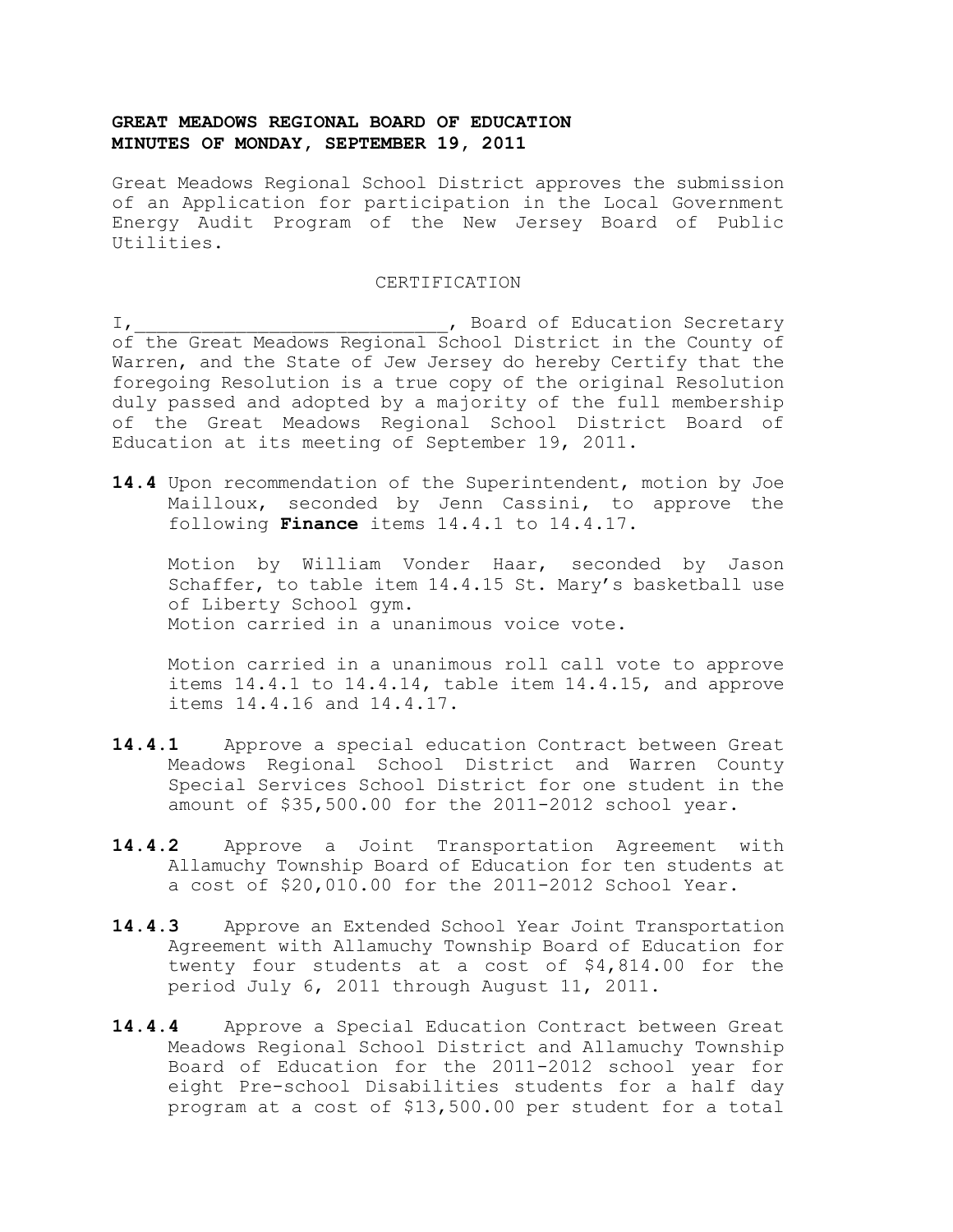cost of \$ 108,000.00 and if a student is placed in an extended day program, an additional \$5,000.00 will be charged.

- **14.4.5** Approve a Special Education Contract between Great Meadows Regional School District and Allamuchy Township Board of Education for the 2011-2012 school year for one student at a cost of \$35,000.00. Occupational Therapy and Physical Therapy services which are not included will be billed separately and estimated to be \$5,000.00.
- **14.4.6** Approve up to nine Board of Education members and the Great Meadows Regional School District Superintendent to attend the New Jersey School Boards Association 2011- 2012 School Boards Convention in Atlantic City, NJ on October 24, 2011 through October 26, 2011 at a cost of \$750.00 and a possible credit of \$800.00 may be used.
- **14.4.7** Approve a contract between Great Meadows Regional School District and Sunny Days Daycare for the use of one classroom in the Middle School for a rent of \$500.00 per month for a total rental cost of \$5,000.00 for the period September 1, 2011 through June 30, 2012.
- **14.4.8** Approve the application for and acceptance of the fiscal year 2012 IDEA Pre-school and basic grant in the amounts listed below:

|       | IDEA Basic      |  | \$286,310.00 |  |
|-------|-----------------|--|--------------|--|
|       | IDEA Pre-school |  | \$6,355.00   |  |
| Total |                 |  | \$292,843.00 |  |

**14.4.9** Approve the application for and acceptance of the NCLB 2011-2012 Grant in the amounts listed below:

|           | Title I Part A |                                      | \$39,198.00 |
|-----------|----------------|--------------------------------------|-------------|
|           |                | Title I Part A Neglected $$4,587.00$ |             |
| Title IIA |                |                                      | \$25,933.00 |
| Total     |                |                                      | \$69,718.00 |

**14.4.10** Approve Viking Pest Control, Clinton, NJ as vendor for the pest removal and cleanup at Central school at a cost detailed below:

| Exclusion   | \$5,880.00 |
|-------------|------------|
| Lift Rental | \$3,368.75 |
| Clean-up    | \$2,160.00 |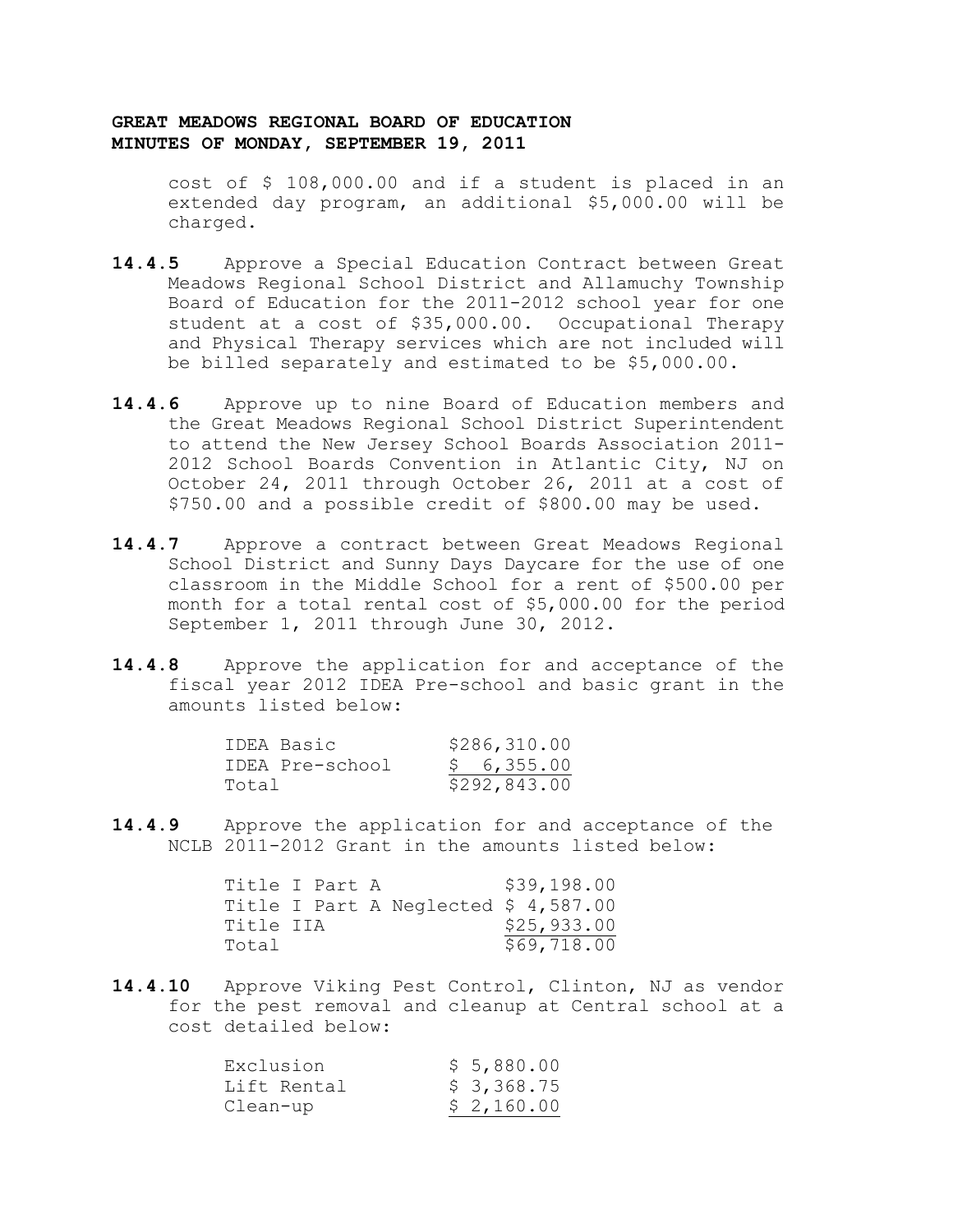Total \$11,408.75

- **14.4.11** Approve the NJ CAP "No Bullies No Victims" Program for grades 6–8 and the Cyber Bulling Program for grades 7 and 8 with a grant of \$5,094.00 for these programs.
- **14.4.12** Approve the Elementary NJ CAP program for grades 1, 3, and 5 with a grant of \$2,118.00 for this program.
- **14.4.13** Approve the Location Changes for the Board of Education meetings during the 2011-2012 school year, which were previously approved at the May 12, 2011 Board of Education meeting.
- **14.4.14** Approve building use at the Middle School to the National MS Society for 1 hour per day x \$45.00 per hour x 17 days on the following dates: 9/14/11, 9/21/11, 9/28/11, 10/5/11, 10/12/11, 10/19/11, 10/26/11, 11/2/11, 11/9/11, 11/30/11, 12/7/11, 12/14/11, 12/21/11, 1/6/12, 1/11/12, 1/18/12 and 1/25/12 for a total rental fee of \$765.00.
- **14.4.15** Tabled
- **14.4.16** Approve the following agreement for the 2011-2012 school year:

Alliance for Competitive Telecommunications (ACT) PARTICIPATION AGREEMENT FOR COOPERATIVE PURCHASING OF TELECOMMUNICATION SERVICES

The Great Meadows Regional School District agrees to participate in the Alliance for Competitive Telecommunications with the Middlesex Regional Educational Services Commission (MRESC) Cooperative Pricing System 65MCESCCPS and the New Jersey Association of School Business Officials (NJASBO). The MRESC shall be the lead Agency for this program. All current and future members of the MRESC Cooperative Pricing system are invited to participate in the Alliance for Competitive Telecommunications, which is intended to fulfill school districts obligation under 18A:55-3 and offer other co-op members a competitive pricing model.

The Co-op Member shall provide the awarded vendor with accurate data, i.e. telephone line numbers, locations and any other appropriate information necessary for the provision of service.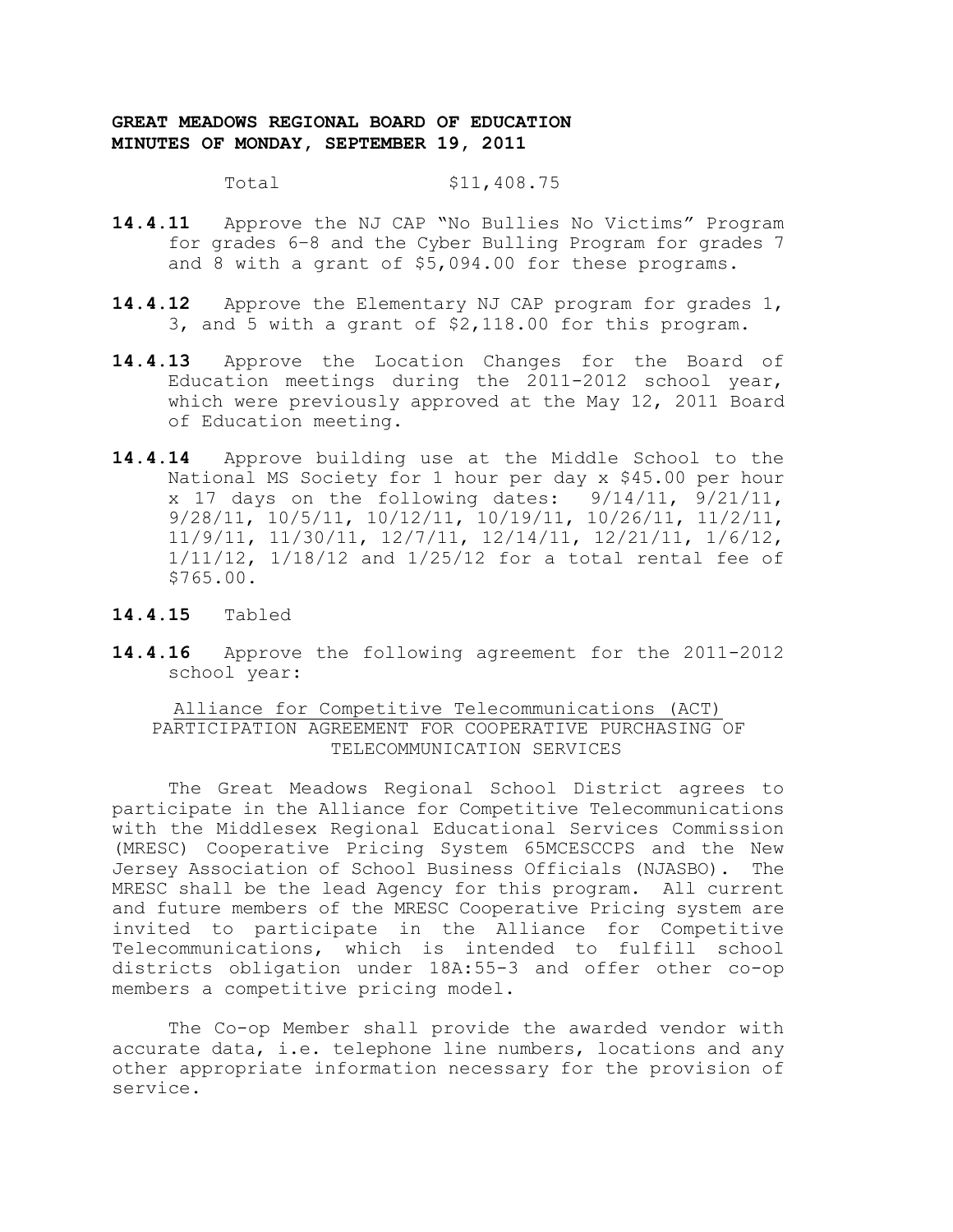The Co-op Member may accept the contract award to the successful vendor(s) for such services as may be needed if it is advantageous to do so. The Co-op Member shall not withdraw from this agreement if they award a contract to the named vendor(s).

The Co-op Member understands that the services to be provided under this cooperative purchasing agreement may include dial tone/local calls (where available), regional toll calls, long distance toll calls and voice over internet protocol (VOIP) when such option is chosen by the participating Co-op Member.

All fees for the work of the MRESC and the expenses of NJASBO will be incorporated into the price for services as provided by the successful vendor(s). A 3% fee has been established and will be incorporated in the bid specifications.

This participation agreement was approved at a regular meeting of the Great Meadows Regional BOE Co-op Member held on September 19 , 2011 and the Co-op Member authorizes the execution of this agreement.

Name & Title

(Date)

Contact Phone No:

Contact Email Address:

14.4.17 Approve the following budget transfers:

From: 11-000-219-320-000-001 Purch Serv-Supervisor To: 12-212-100-730-000-001 MD Equipment \$1,678.50 Furniture for student

From: 11-000-262-624-000-000 Energy Oil To: 11-000-261-420-000-000 Maint Contract \$22,667.96 to cover 2 lightning strikes and pest control costs until insurance reimbursement

Public Comment:

K. Grove asked how we would know the meeting location.

Ms. Somolosky asked about daughters bus route.